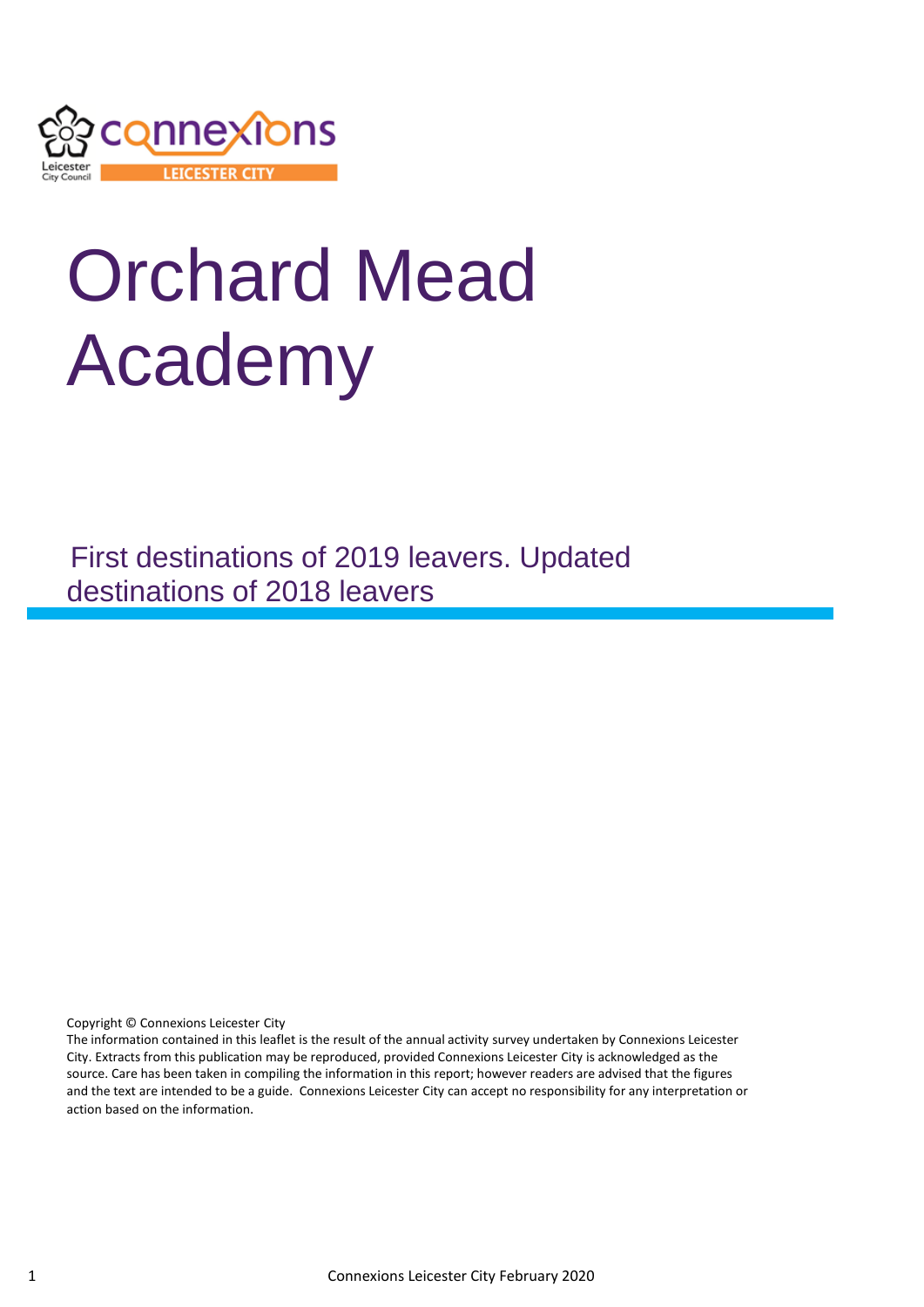## **Participation categories**

DfE require Local Authorities to count and report destinations data in a format to reflect the Raising of the Participation Age (RPA) statutory guidance which now includes young people up to age 18.This report categorises destinations to include those outcomes that 'Meet the Duty to Participate'.

**Participation** is defined as those young people who are in:

·Full time study in a school, college or with a training provider

·Full time work or volunteering (20 hours or more) combined with part time education or training ·An apprenticeship or traineeship

Participation also inlcudes those age 16 or 17 serving a custodial sentence.

**Not Participating** includes employment without study, NEET (not in education, employment or training) and those whose current destination is unknown because they cannot be contacted or have refused to disclose what they are doing.

**Temporary Break From Learning** includes illness, pregnancy and teenage parents.

**Working Towards** includes those who are in re-engagement provision, or have a start date agreed for Participation.



From a total 2019 cohort of **240**, **17** student **(7.1%)** were not participating by November 1st. Connexions continue to work with young people and with those from previous years who are NEET, offering support to help them move forward positively.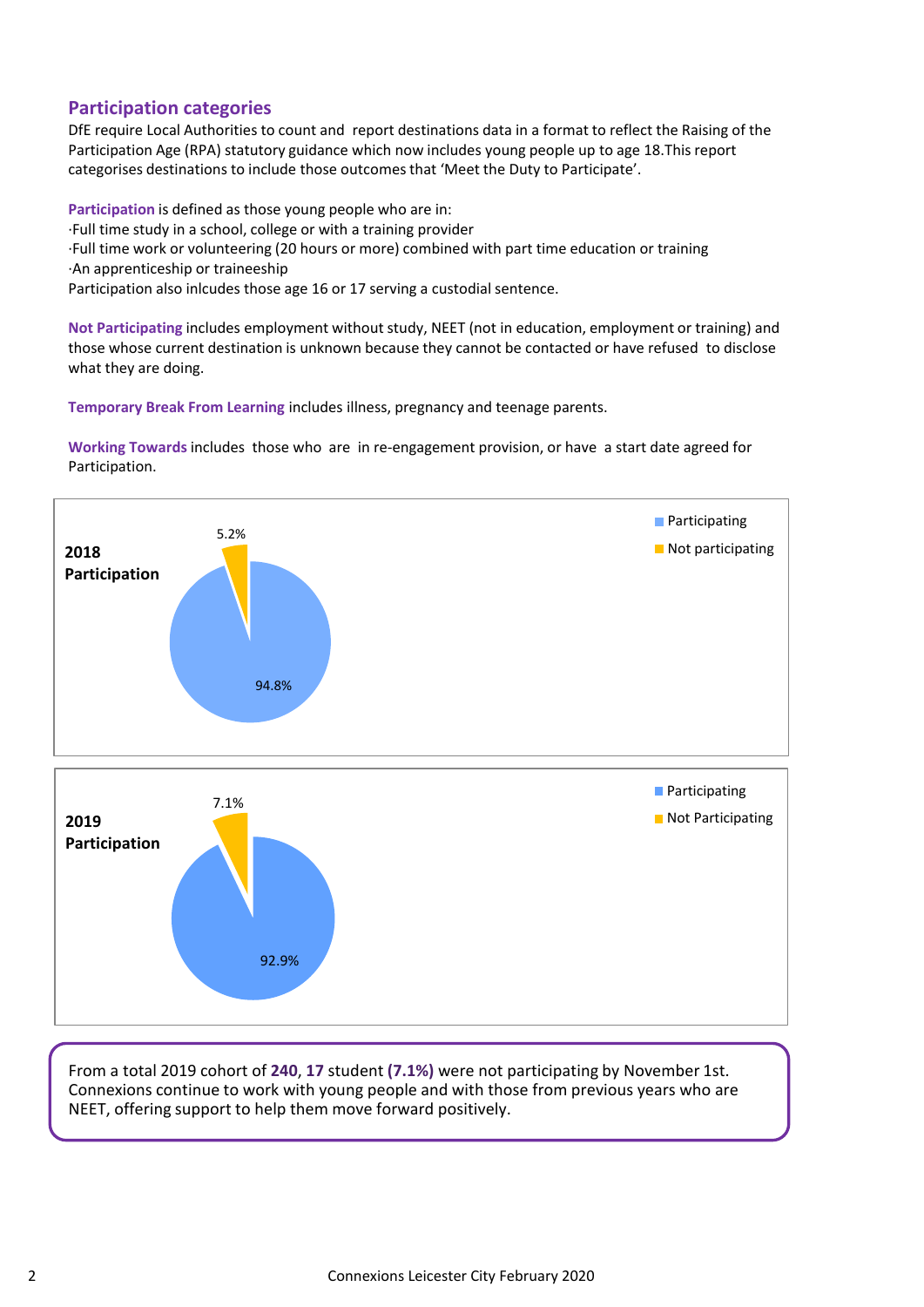### **What your 2019 Year 11 leavers went on to do:**



#### **Definitions**

**Apprenticeships:** Employment funded through government supported training.

**Education:** Includes school sixth form, sixth form college, further education college, part-time education, home study and juvenile offenders age 16/17 in a custodial institution.

**Employment with study:** Employment that provides training or is combined with part time study that leads to a regulated qualification that can be found on Ofqual's Register of Regulated Qualifications.

**Employment without training:** Employment that does not provide any training leading to a regulated qualification, employment with other training but not leading to a regulated qualification, temporary employment and part-time employment.

**NEET:** Includes those undertaking voluntary work, being available to the labour market, young carers, teenage parents, illness, pregnancy, unlikely to be economically active.

**Other:** Includes asylum seekers without citizenship, moved out of contact, no response, refused to disclose activity.

**Training - foundation learning:** Skills Funding Agency (SFA)/Education Funding Agency (EFA) funded training.

**Training - re-engagement activities:** Provision that has been put in place specifically to help young people who face significant barriers to participating post-16.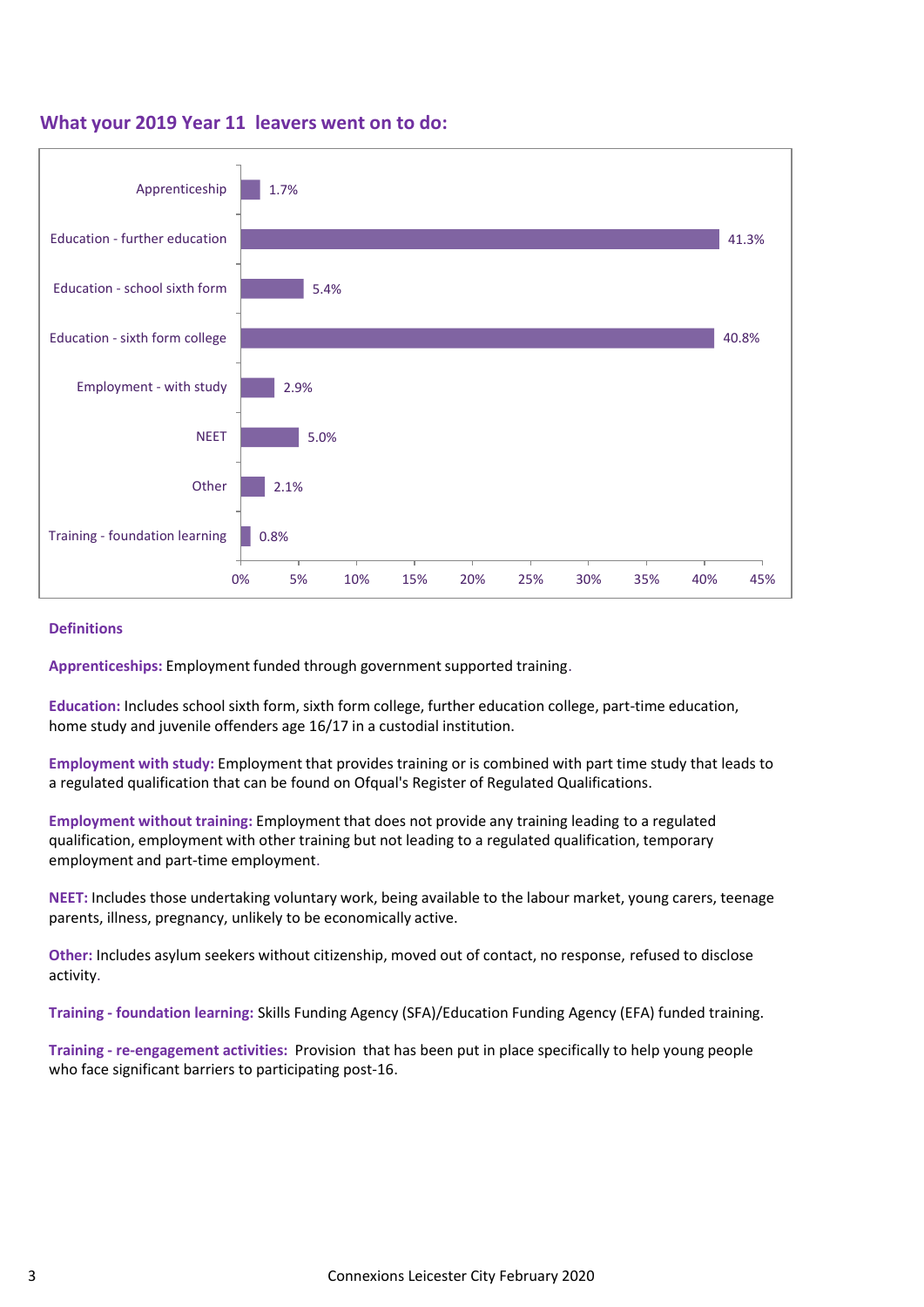# **Full-time education by provider:**



## **Full-time education by level:**